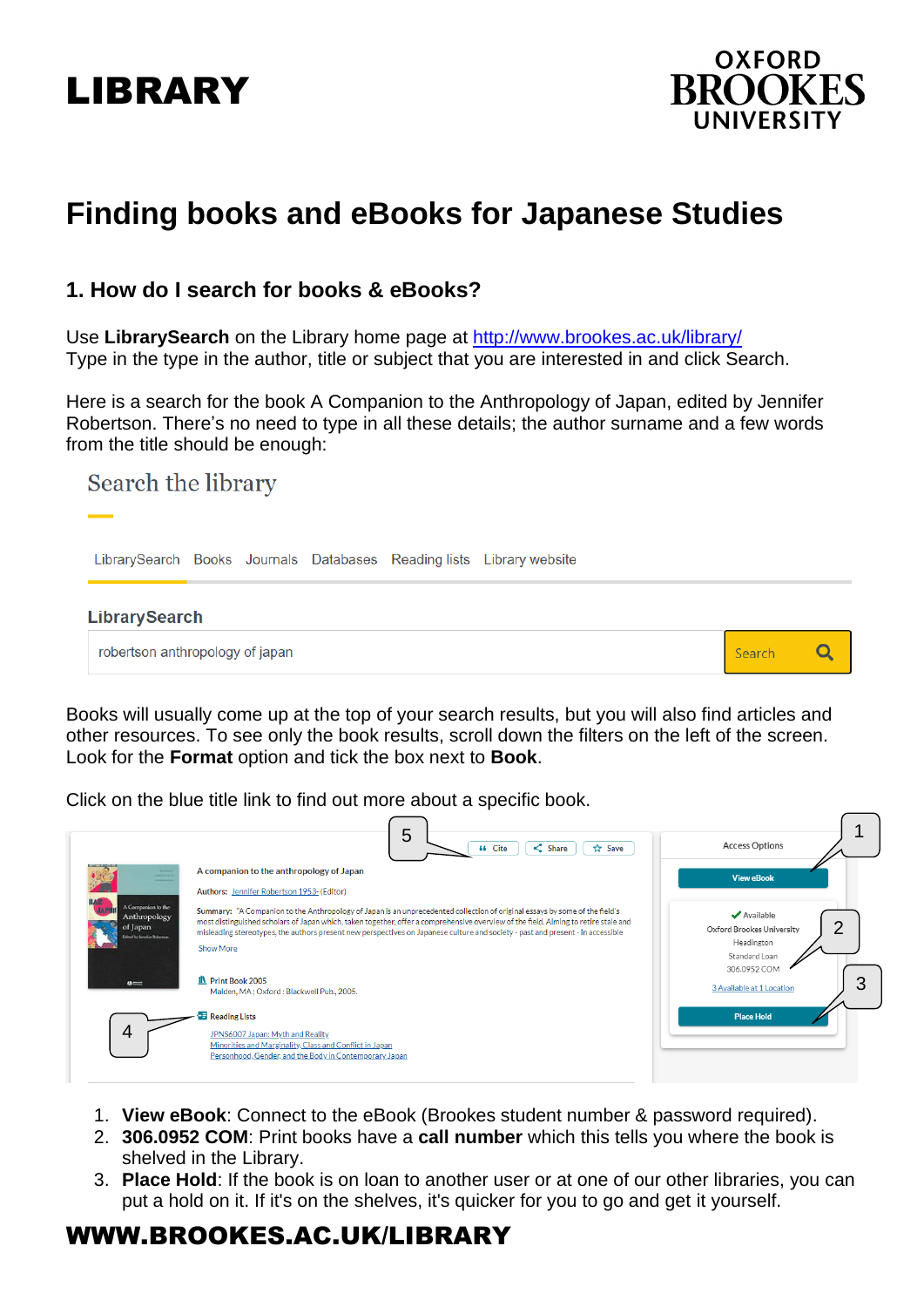- 4. **Reading lists**: View reading lists that recommend this book
- 5. **Cite and Save options**: You can copy the citation but always check Cite Them Right Online before putting it in your written work. Find out more from **3 tips for improving your referencing – and your marks!** at [https://www.brookes.ac.uk/library/resources](https://www.brookes.ac.uk/library/resources-and-services/course-resource-help/japanese-studies#referencing)[and-services/course-resource-help/japanese-studies#referencing](https://www.brookes.ac.uk/library/resources-and-services/course-resource-help/japanese-studies#referencing)

## **2. How do I borrow books?**

- Use the self-service machines to borrow books (you'll need your student card).
- Undergraduates may borrow up to 20 books (Postgraduates, staff and researchers may borrow up to 30) for 1 week.
- Most items will be automatically **renewed** on the date they are due to be returned. Loans that have been reserved by someone else will not be automatically renewed and must be returned. NB Check your Brookes emails to keep track of your loans and renewals. We will only contact you if you need to do something.
- Find out more from our guide How to Borrow and return books: <https://www.brookes.ac.uk/library/how-to/borrow-and-return-items>

#### **3. If I want to browse the Library shelves, where should I go?**

The Library has a range of books, dictionaries, audio-visual materials and online resources to help you with studying Japanese. Books are shelved by subject rather than language, so you may need to use various sections of the Library for your course.

Every item is assigned a call number which enables you to locate it on the library shelves. The call number is usually displayed on the spine of the item. Books are arranged numerically on the library shelves from 000 – 999. If you look at the end of each shelf you will see a sign which tells you which call numbers are located there.

Here are some useful sections of the Library:

| <b>Call number and location</b> | <b>Subject</b>                                   |  |
|---------------------------------|--------------------------------------------------|--|
| Level 2, Zone C                 |                                                  |  |
| 200s                            | Religion                                         |  |
| 299.56                          | Japanese religions (Buddhism, Shinto)            |  |
|                                 |                                                  |  |
| 300s                            | Social sciences - sociology, anthropology        |  |
| 303.482                         | Globalization, cultural relations, intercultural |  |
| 306.0952                        | communication                                    |  |
|                                 | Social anthropology and culture of Japan         |  |
|                                 |                                                  |  |
| Level 2, Zone D                 |                                                  |  |
| 320s-340s                       | Politics, economics, tourism, law and education. |  |
| 320                             | <b>Politics</b>                                  |  |
| 320.95204                       | <b>Japanese Politics</b>                         |  |
| 327                             | <b>International Relations</b>                   |  |
| 330                             | Economics                                        |  |
| 337                             | International economic relations                 |  |
| 338.372950952                   | Whaling in Japan                                 |  |
|                                 | 338.479152   Tourism in Japan                    |  |